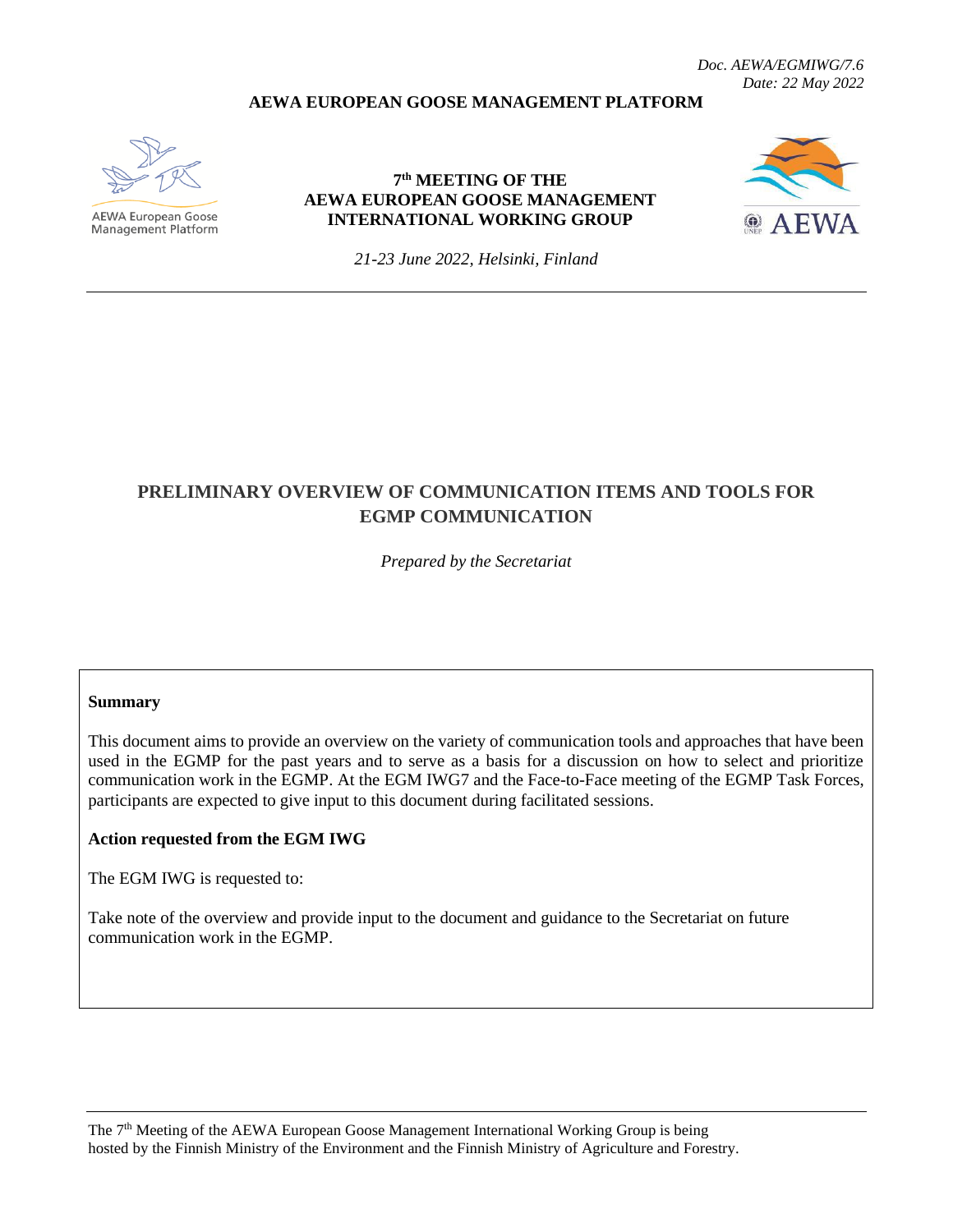# **Background**

The purpose of this document is to provide an overview on the variety of communication tools and approaches that have been used in the EGMP for the past years and to serve as a basis for a discussion on how to select and prioritize communication work in the EGMP.

In the absence of an actual communication strategy for the EGMP, which was recommended on several occasions to the EGM IWG by both the EGMP Task Forces and the Secretariat, this document shall serve as a basis to initiate a discussion on what objectives, key messages, and communication opportunities the EGMP could formulate and use.

According to a survey that was launched by the AEWA Secretariat on 30 March 2022, where the EGM IWG members were asked to provide opinions on the functioning of certain elements in the EGMP, almost 17% of the respondents indicated that the processes and results of the EGMP are not well communicated. Almost 20% highlighted the fact that relevant information is not easy to find or access on the EGMP platforms.

As a consequence, the Secretariat has prepared this list of communication items and ideas that shall serve as a basis for discussion at the EGMP face-to-face Task Force meeting on 20 June 2022 and the EGM IWG7.

The expected outcome of the discussion is to have a clearer direction on the communication tools to be used for the EGMP and guidance on developing communication objectives, key messages and defining target audience and key actors.

# **How communication efforts can support the objectives of the EGMP**

Communication efforts can support a number of EGMP objectives - such as the implementation of the processes under the platform, to increase public awareness of European goose management issues, and to reinforce EGMP's image amongst decision-makers as the leading imitative for goose management in Europe based on an objective and credible approach and principles.

Effective communication of the EGMP can assist in achieving the objectives of European goose management by increasing public awareness of the value and of the work which the EGMP and its bodies carry out.

EGMP communication efforts can focus on working closely with key players on priority topics in order to:

- Highlight the Effectiveness of EGMP
- Highlight EGM IWG Achievements
- Convey Reasons Why Goose Management Matters
- Demonstrate how the EGMP operates
- Draw Attention to Issues surrounding European goose management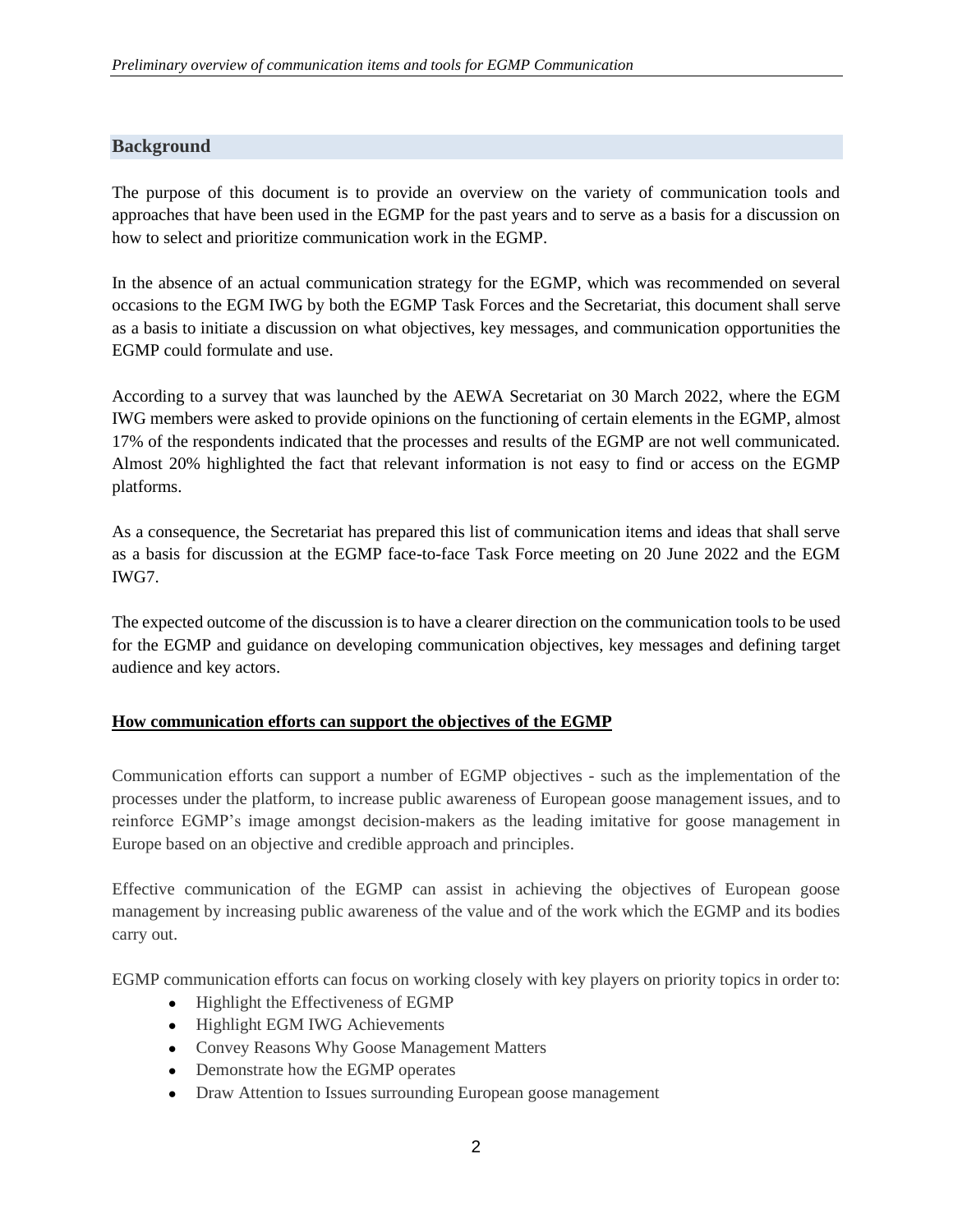# **EGMP's Vision and Mission**

The goal of the EGMP is to provide the mechanism for a structured, coordinated and inclusive decisionmaking and implementation process for the sustainable use and management of goose populations in Europe, with the objective of maintaining them at a favourable conservation status, while taking into account concerns of relevant stakeholders and the pertinent legislative frameworks and regulations.

#### **List of potential objectives of EGMP communications**

- **Raise Awareness** of EGMP as a mechanism providing science-based and impartial guidance on goose management.
- **Maximise** the visibility and comprehensibility of the activities and achievements of the EGMP and its bodies.
- **Engage Key Range States** by building stronger regional engagement processes and encouraging action.
- **Promote EGMP** as a reliable and trustworthy collaboration partner.
- **Highlight** the transparent nature of the EGMP processes.
- **Improve** understanding of the benefits resulting from the inclusive multi-stakeholder process that the EGMP represents.
- **Facilitate** cooperation, coordination, information sharing and synergy among the different stakeholders.

# \*\* [To be further discussed at EGM IWG7] \*\*

# **List of potential target audiences**

| External                       | Internal                                             |
|--------------------------------|------------------------------------------------------|
| National and local authorities | Current members and permanent observers<br>$\bullet$ |
| Non-governmental Organisations | of the EGMP                                          |
| Academia                       |                                                      |
| The Birdwatching Community     |                                                      |
| Farmers Organisations          |                                                      |
| Hunting Organisations          |                                                      |
| Media                          |                                                      |
|                                |                                                      |

\*\* [To be further discussed at EGM IWG7] \*\*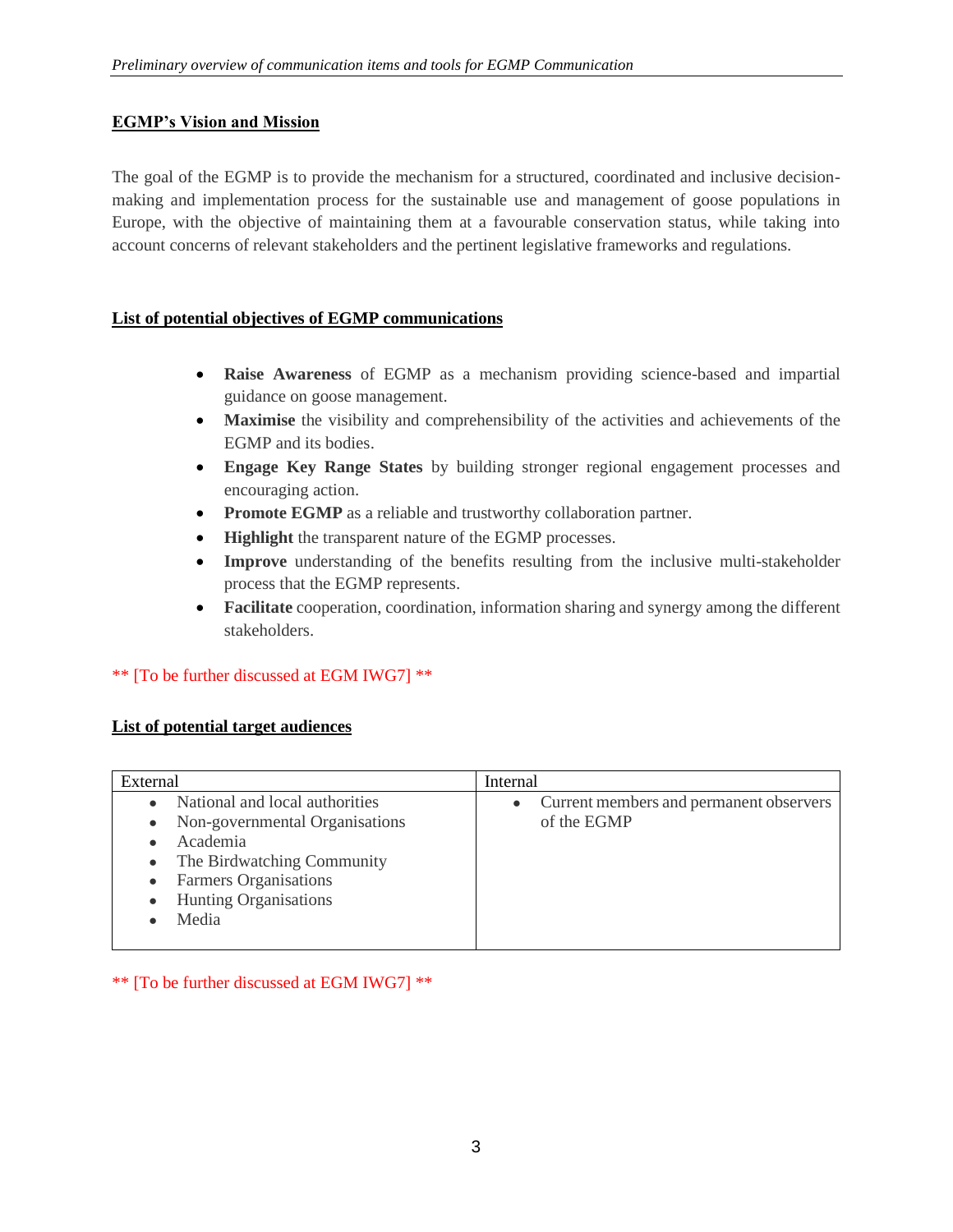# **Examples of Key Messages**

"EGMP provides the mechanism for a structured, coordinated and inclusive decision-making and implementation process for the sustainable use and management of goose populations in Europe, with the objective of maintaining them at a favourable conservation status, while taking into account concerns of relevant stakeholders and the pertinent legislative frameworks and regulations."

"EGMP advances and shares scientific understanding of goose populations, the services they provide, the associated conservation challenges, and the conflicts and management issues that arise"

"EGMP facilitates the exchange of knowledge and expertise with regional partners through collaborative projects and networks"

"EGMP is open and transparent in its work"

#### \*\* [To be discussed at EGM IWG7] \*\*

#### **Who are the main Communication Actors?**

The potential communication actors to implement communication work in the EGMP are the following:

- EGMP Range States
- EGMP Task Forces
- The AEWA/EGMP Secretariat
- EGMP Data Centre
- International Modelling Consortium
- Other involved National Stakeholders
- (Bird watching communities)
- (Farming organisations)
- (Hunting organisations)

#### \*\* [To be further discussed at EGM IWG7] \*\*

#### **What can be the communication principles?**

EGMP's communication work can be guided by the following communication principles:

- Transparency throughout all levels of the EGMP.
- Inclusivity both internally and externally.
- Objectivity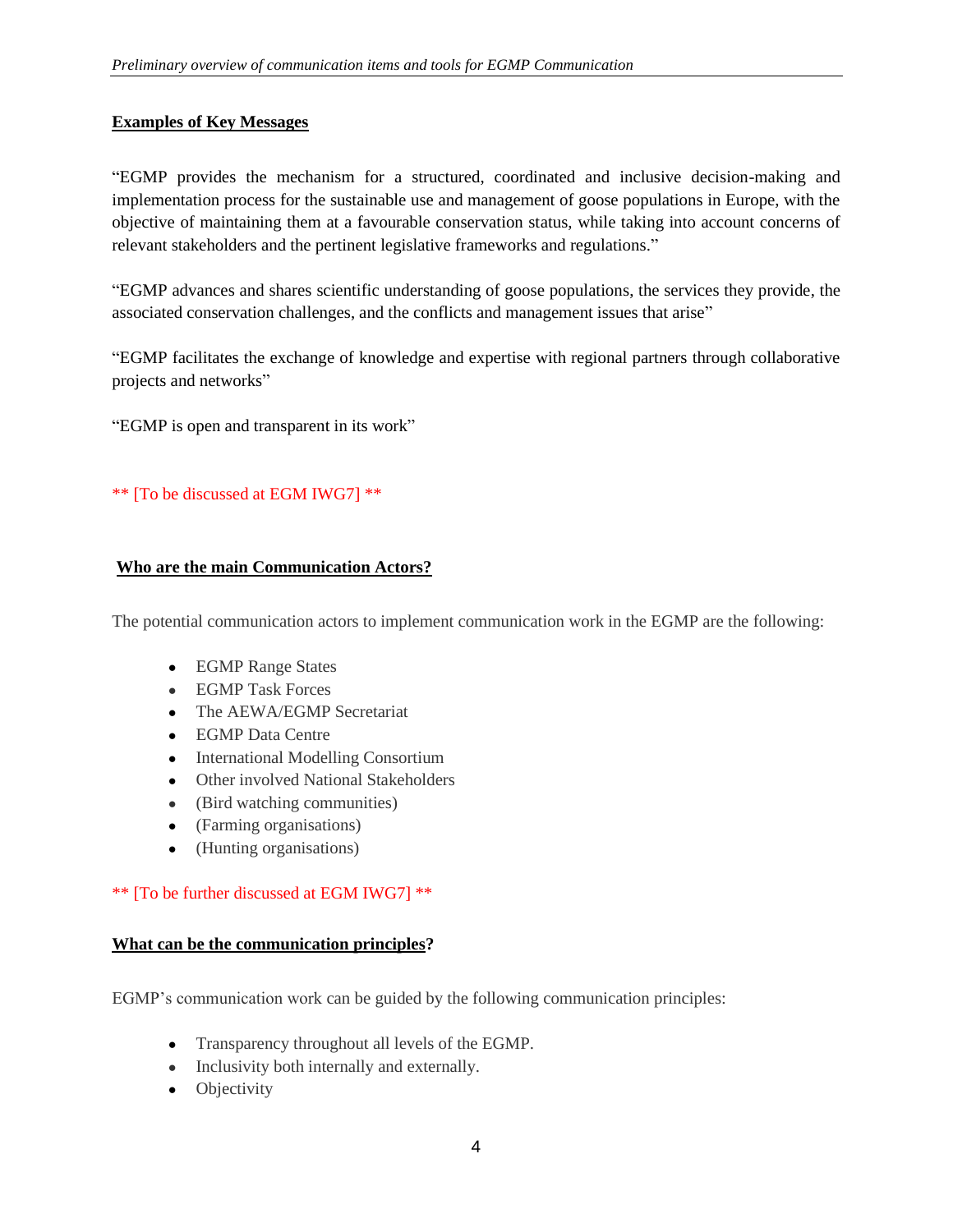- Science-based Status Reports
- Languages (English and others where necessary)
- Evaluation and Monitoring

## \*\* [To be further discussed at EGM IWG7] \*\*

#### **Which tools and channels are available?**

EGMP communication tools that have been used so far:

- EGMP Website
- Key Outputs and Documents e.g. Status Reports, Publications, Briefing Notes, Fact Sheets
- Webinars
- Audio-Visual and Digital
- Social Media
- EGMP Focused Events
- Education & Public Awareness
- Press and Media

#### \*\* [To be further discussed at EGM IWG7] \*\*

#### **Examples of Communication items and how they can and have been used in the EGMP**

- **EGMP Website News Updates** Regular weekly website publishing of meaningful EGMP related goose updates;
	- Examples: Announcement of Events or publication of new peer-review scientific articles
- **Webinars**

○ Example: "EGMP: The Platforms Structure, Processes and Objectives" <https://egmp.aewa.info/webinar-egmp-platforms-structure-processes-and-objectives>

- Social Media Regular weekly posts to publicise and promote meaningful EGMP related goose content;
	- Examples: Meetings, Publications, Events, Activities, etc.
- **Sharing Events** that are in alignment with EGMP;
	- Example: The Barnacle Goose Theme Day Celebrated in Denmark.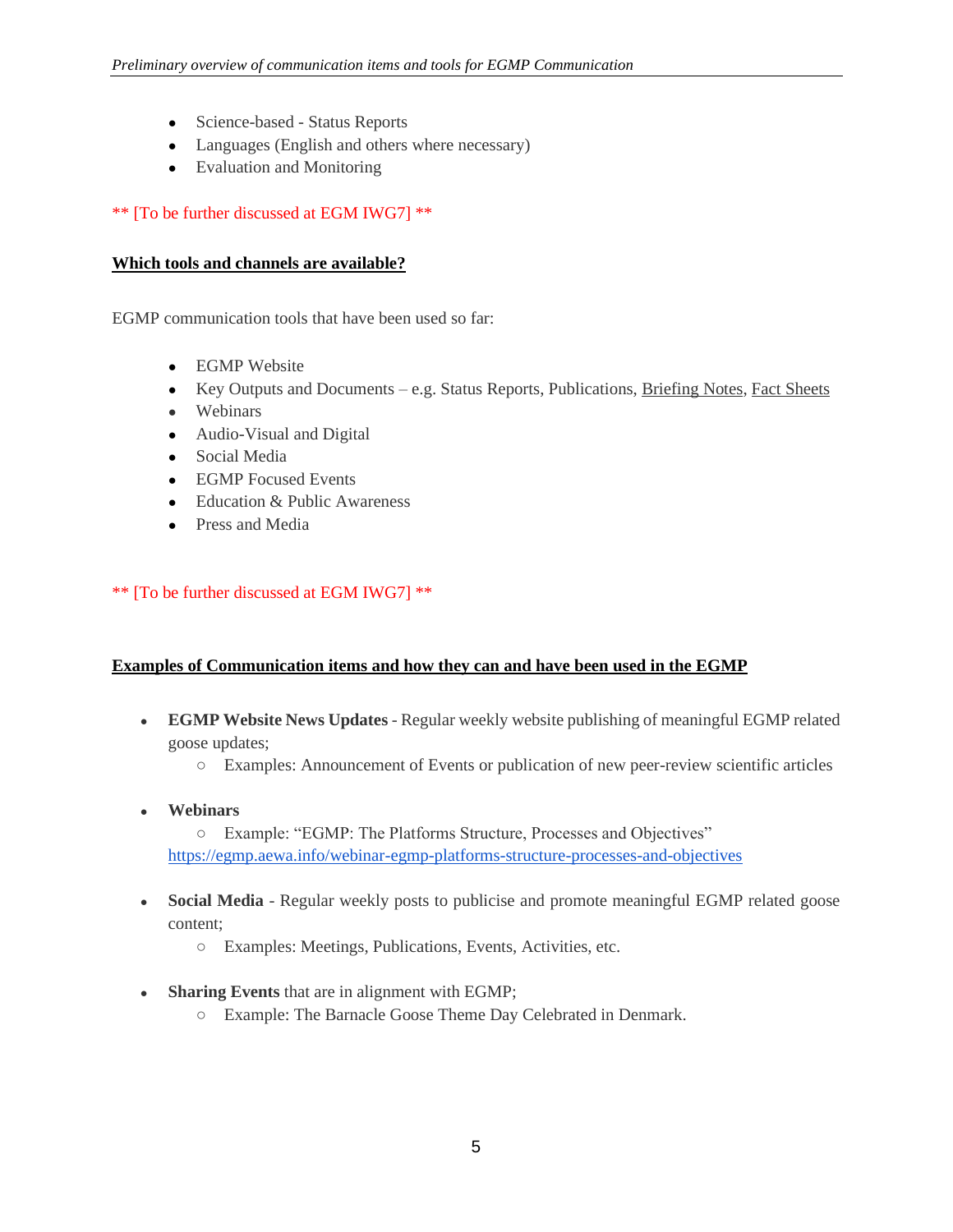#### **Barnacle Goose Theme Day Celebrated in Denmark**

8 March 2022 - The Danish Environmental Protection Agency and Aarhus University organised a national theme day focussed on the status and management of barnacle geese, with a view to the EGMP International Single Species Management Plan. This physical meeting was well attended by nearly 100 participants, representing authorities, policy-makers, NGOs, farmers, hunters, birdwatchers and scientists. Presentations included the status and management challenges of the Russian/Germany-Netherlands population, legal frameworks and international obligations, birdstrike problems, problems related to vulnerable flora and fauna, conflicts with agricultural interests and their mitigation, including habitat restoration and collaborative local approaches to management.



The presentations and summaries of discussions can be found here in Danish:

https://projects.au.dk/da/can/bramgaes-temadag

- Promote the EGMP success stories and bring them to life in real, human terms through country-, citizen-, and species-centric data and visual materials;
	- Example: Twitter post personally Thanking Jægernes Naturfond in Denmark for funding projects:
- AEWA European Goose Management Plat... @AEWA EG... Feb 22<br>The project "Managing the Offtake of  $\#{\rm Gr}_{{\mathfrak V}}$ /aggesses from Two<br>Management Units in Western Europe' has kindly been funded by Jangta<br>Naturford in Demnark. ement Plat... @AEWA\_EG... · Feb 22 …



- Timing of publications around peak EGMP events & Publicising publications and journal articles especially around main meetings (EGM IWGs and MOPs):
	- Example: In the lead up to EGM IWG7





AEWA European Goose Management Platf... @AEWA EG... . May 9 PA Check out the recent article published on the New Migratory Habits of Swedish Greylag geese.

Visit the EGMP website where you can find more information and the link to the full article:

egmp.aewa.info/news/detail/re... Szablocs

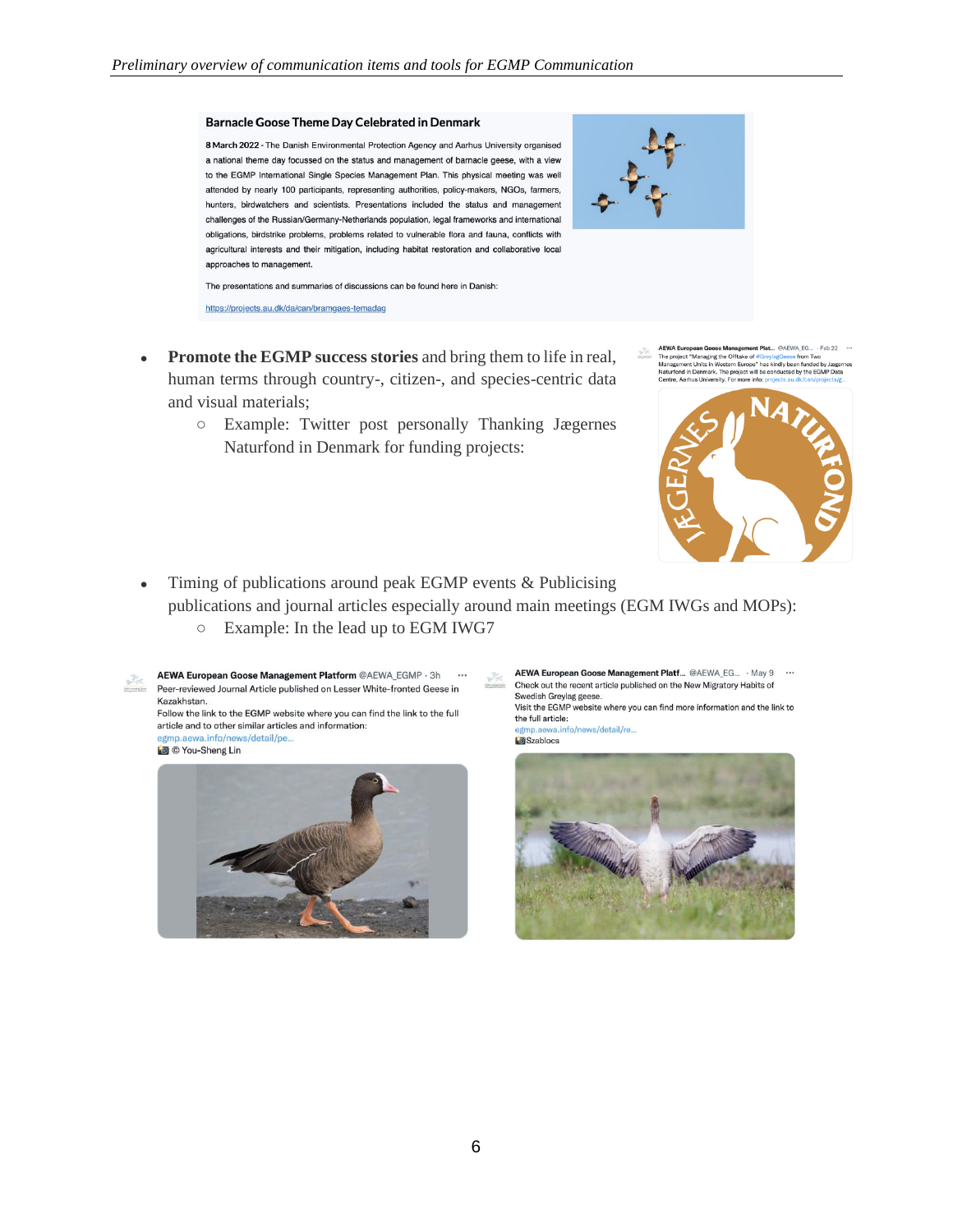## **Branding ideas and visual identity used so far**



These logos have been integrated into all materials produced in the framework of the EGMP; including: online platforms, publications and communication materials.

#### **Colour**

This colour palette can be applied to any materials that are produced by the EGMP, such as reports, document covers, etc.



# Developing a Tagline for the EGMP

A tagline is a catchy and short message that further describes a purpose or key message. There is the opportunity to develop a tagline to consistently brand the EGMP products and outreach events. This must be broadly appealing and also be in keeping with the institutional values of AEWA.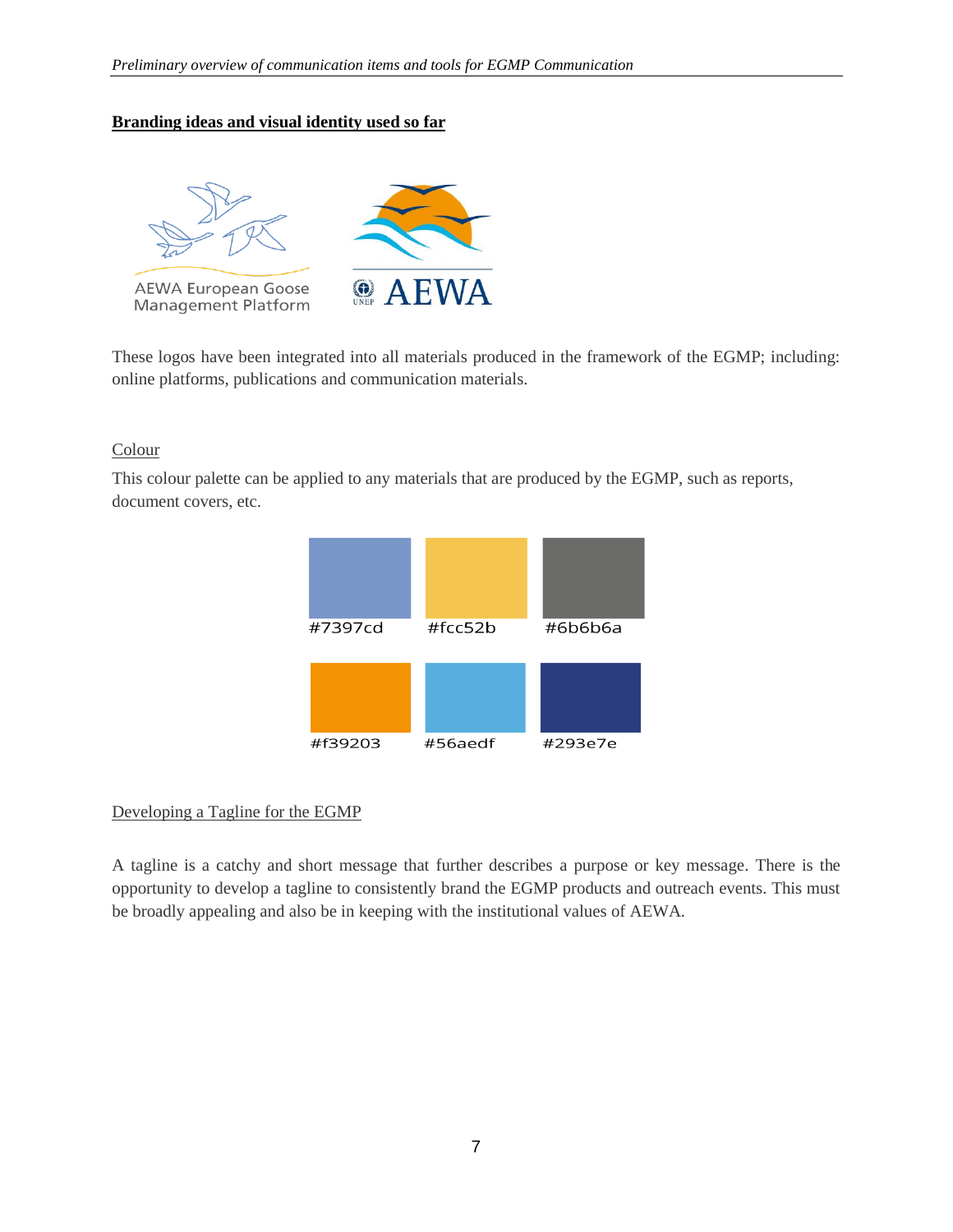# Merchandise ideas that could be produced

Tick Remover Safe Card:



Neck Buffs:



USBS:



Camera & Binocular Strap:

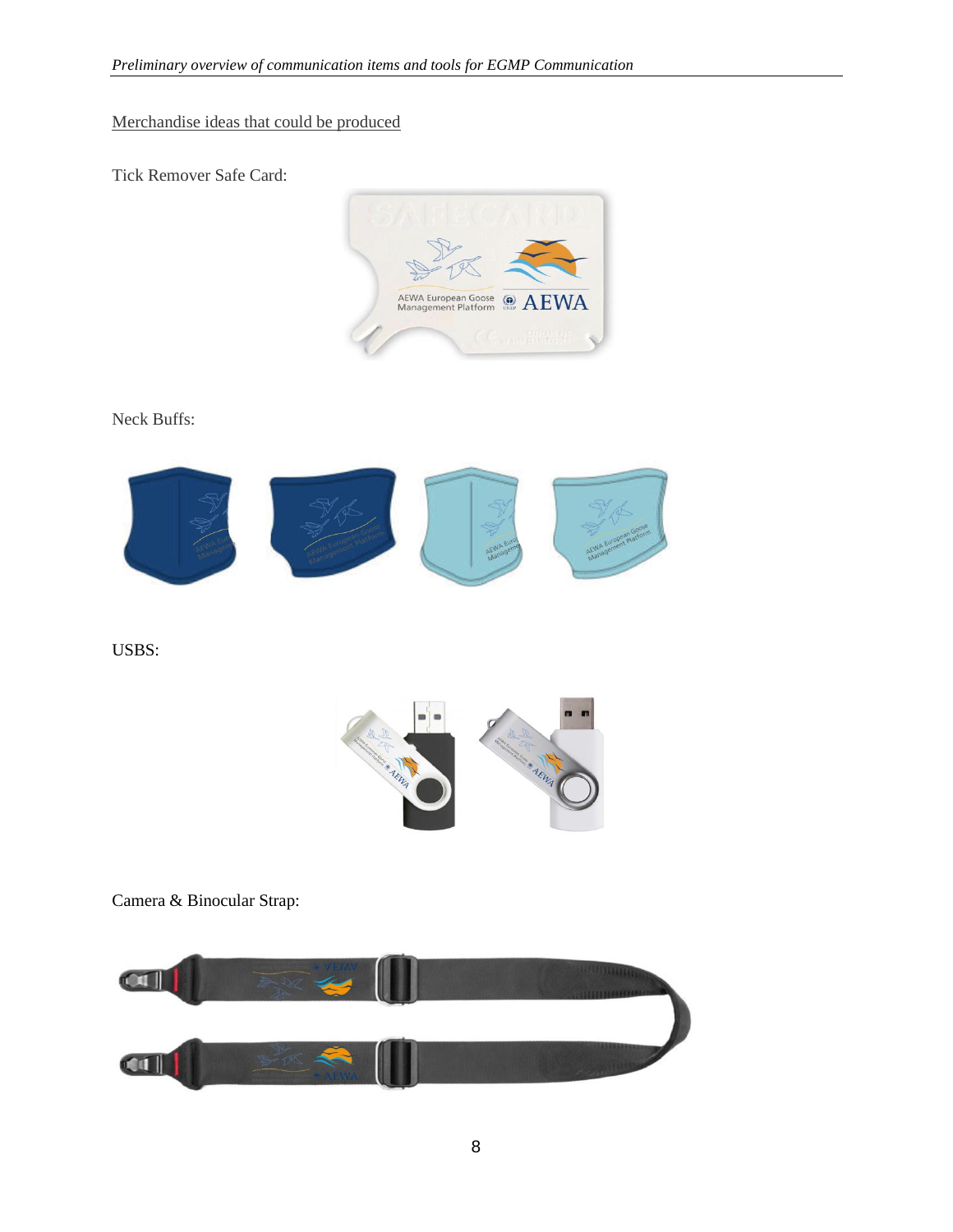#### **Benefits of improving communication in the EGMP**

#### Internal

Effective internal communication leverages existing synergies, optimises impact and enhances awareness and involvement of representatives and Range States.

It assists in the onboarding process of new members joining the platform by upholding open communication channels, and by promoting and maintaining an inclusive environment where information, data, systems and strategies are openly shared.

#### External

Effective external communication increases visibility and public support for EGMP's objectives. It will further enhance credibility that supports and coordinates the implementation of the EGMP objectives.

# **Barriers**

#### Internal

EGMP operates within a limited financial framework and staff time and resources are limited in regard to major communication undertakings.

#### External

Changes in the political and/or economic situation in Europe bear the risk of shifting focus and resources from the importance of effective European goose management.

Today's heavily saturated media landscape poses a challenge of effectively breaking through to extended target audiences.

# **Contingencies**

# \*\* [To be further discussed at EGM IWG7] \*\*

# **Evaluation**

Continual evaluation of the effect of the communication work applied is essential to enable practices to become more efficient. An evaluation of outcomes can be analysed to gain an objective overview of the areas of strengths and areas which need attention and improvement. Potential markers could include:

- Number of new partners and Range States
- Resources raised